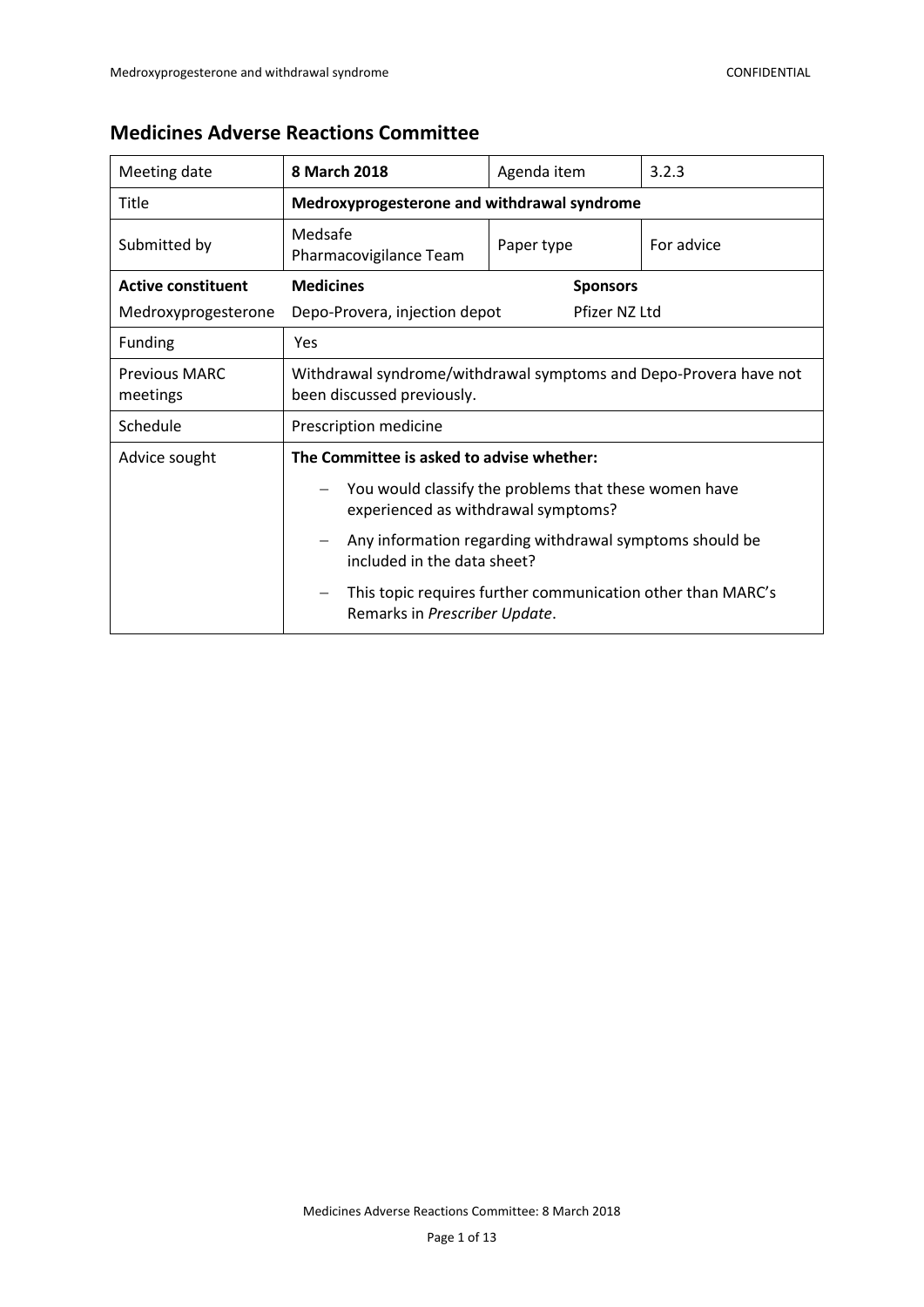### **Table of Contents**

| 1.0 |       |                                                                                |  |
|-----|-------|--------------------------------------------------------------------------------|--|
| 2.0 |       |                                                                                |  |
|     | 2.1.1 |                                                                                |  |
|     | 2.1.2 |                                                                                |  |
|     | 2.1.3 |                                                                                |  |
| 2.2 |       |                                                                                |  |
| 2.3 |       |                                                                                |  |
|     | 2.3.1 |                                                                                |  |
| 3.0 |       |                                                                                |  |
| 3.1 |       |                                                                                |  |
|     | 3.1.1 |                                                                                |  |
|     | 3.1.2 |                                                                                |  |
| 3.2 |       |                                                                                |  |
|     | 3.2.1 | Can additional information on adverse effects be found though social media?  6 |  |
|     | 3.2.2 |                                                                                |  |
| 3.3 |       |                                                                                |  |
|     | 3.3.1 |                                                                                |  |
| 3.4 |       |                                                                                |  |
| 3.5 |       |                                                                                |  |
|     | 3.5.1 | 10                                                                             |  |
|     | 3.5.2 | : 10                                                                           |  |
|     | 3.5.3 |                                                                                |  |
|     | 3.5.4 |                                                                                |  |
|     | 3.5.5 |                                                                                |  |
| 4.0 |       |                                                                                |  |
| 5.0 |       |                                                                                |  |
| 6.0 |       |                                                                                |  |
| 7.0 |       |                                                                                |  |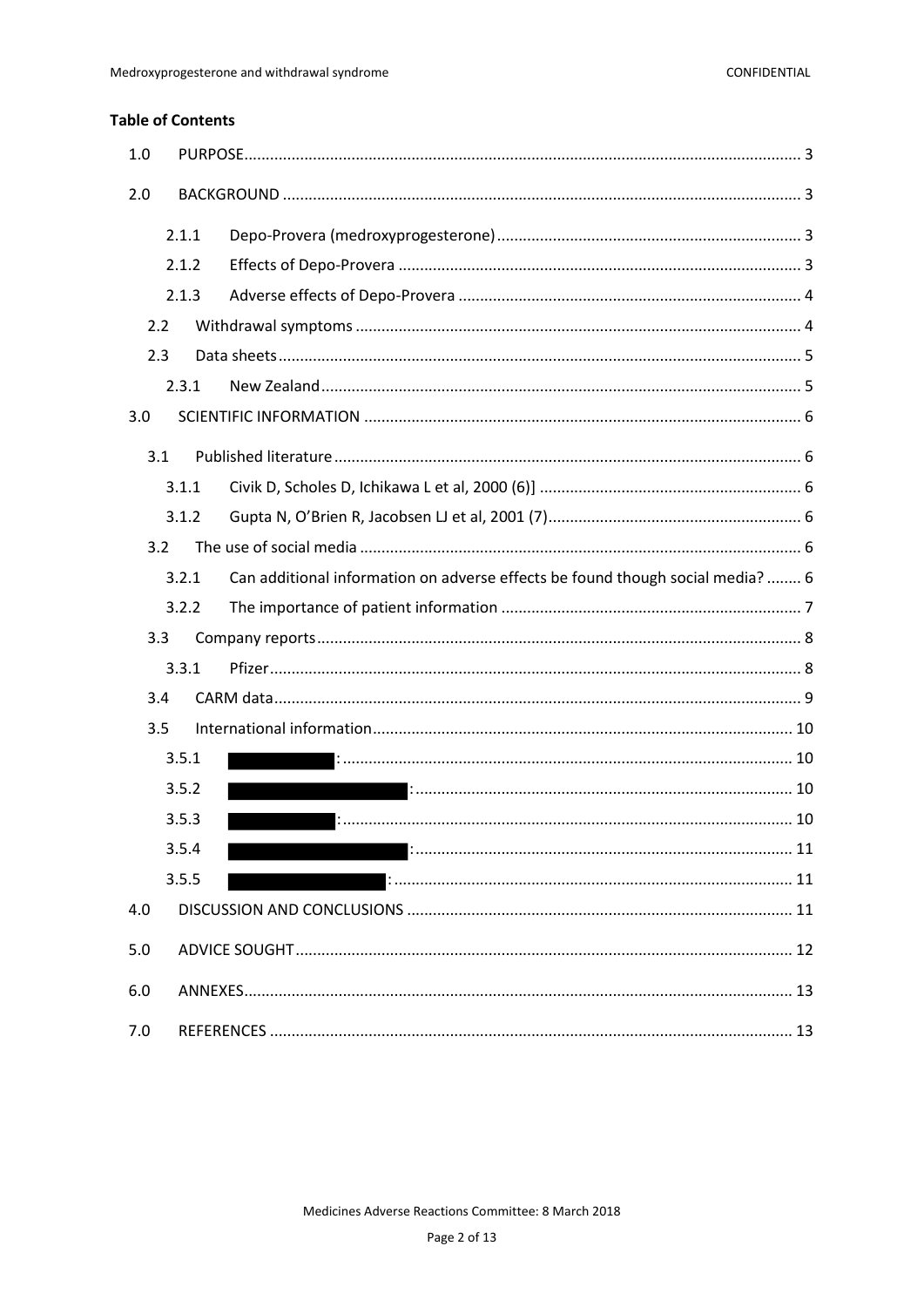# <span id="page-2-0"></span>**1.0 PURPOSE**

The Centre for Adverse Reactions Monitoring (CARM) recently received a case report describing withdrawal symptoms after stopping medroxyprogesterone acetate, MPA (brand name Depo-Provera).

The reported withdrawal symptoms included: feeling of having a viral infection with fatigue, eye pain, visual disturbance, itching, restlessness, agitation, shaking, nausea and shortness of breath. The reporter refers to internet forums where other women report the same symptoms on stopping Depo-Provera.

There is very limited information on this issue in medical literature. This may partly be because it is difficult to identify relevant studies. However, there are many reports in blogs and on discussion forums from women having problems like weight gain, hot flashes, painful breasts, sleeping problems, headaches, flu symptoms and nausea when discontinuing Depo-Provera.

Considering that this could be a problem for many women despite limited medical evidence, Medsafe considers that this safety concern be reviewed by the Committee.

# <span id="page-2-1"></span>**2.0 BACKGROUND**

### <span id="page-2-2"></span>**2.1.1 Depo-Provera (medroxyprogesterone)**

Depo-Provera (DMPA) is a progestin (a synthetic form of progesterone) indicated for contraception, treatment of endometriosis, adjunctive and/or palliative treatment of recurrent and/or metastatic endometrial or renal carcinoma and treatment of hormonally-dependent recurrent breast cancer in post-menopausal women. The recommended dose for contraception is 150 mg every 3 months, administered by deep intramuscular injection. Depo-Provera is a long-acting progestin and the long duration of action is a result of a slow absorption from the injection site.

#### <span id="page-2-3"></span>**2.1.2 Effects of Depo-Provera**

The text in this section is from the medical library UpToDate [\(1\)](#page-12-2) unless otherwise specified.

The primary mechanism of action for Depo-Provera is to inhibit the secretion of gonadotropins which, in turn, prevents follicular maturation and ovulation. The inhibition of ovarian function results in a hypoestrogenic state, which results in endometrial thinning and renders the endometrium less receptive to implantation. In addition cervical mucus thickens, making sperm penetration of the cervix more difficult.

Following a single intramuscular dose of DMPA, the drug level in blood increases for approximately three weeks, reaching a peak concentration of up to 7 ng/mL for a few days. The level then declines until it becomes undetectable between 120 and 200 days following injection. There is considerable inter-individual variability in serum levels. Ovulation resumes at DMPA levels <0.1 ng/mL. After a 150 mg injection, ovulation does not occur for at least 14 weeks.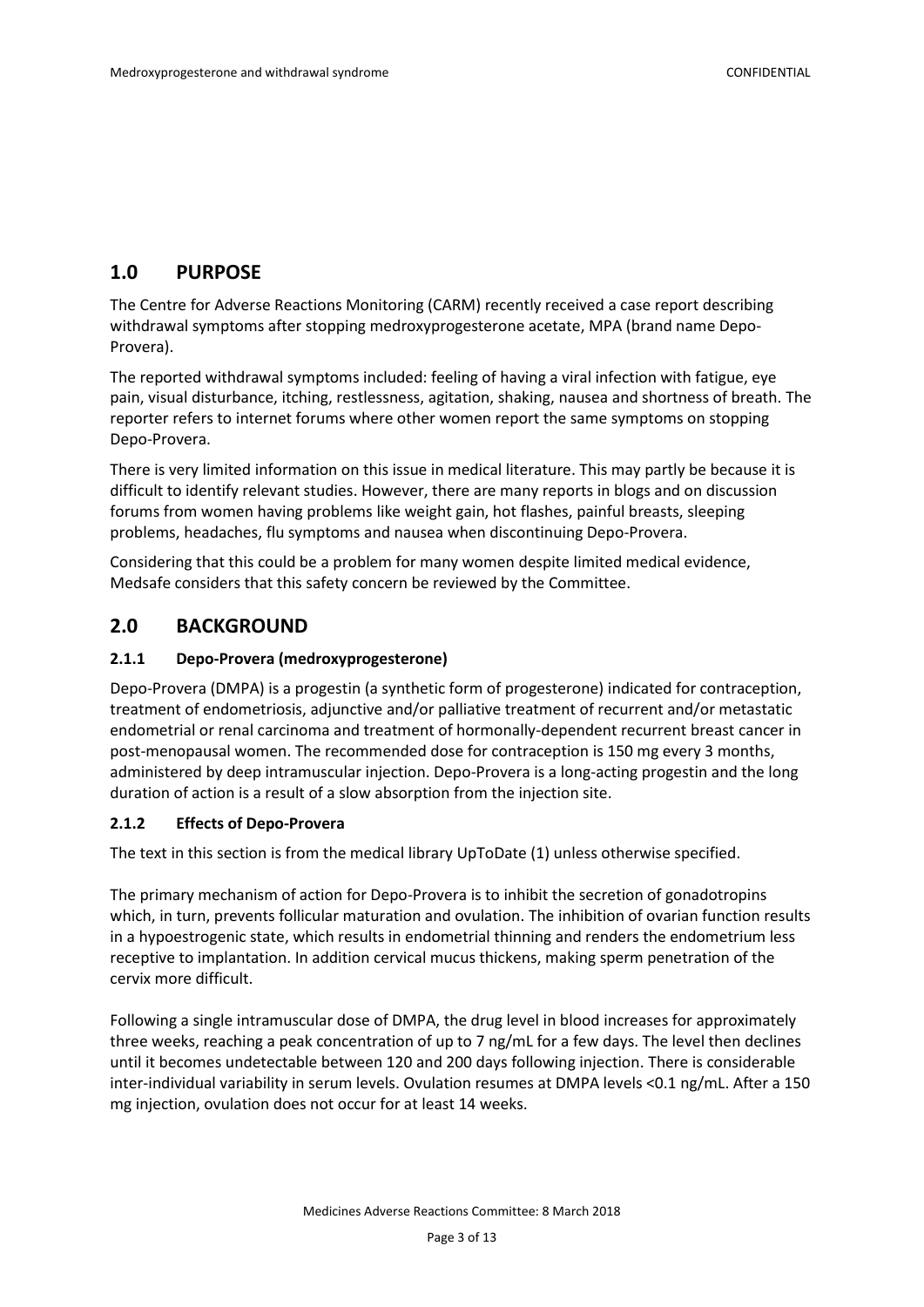Serum progesterone levels are low (<0.4 ng/mL) for several months following an injection of DMPA since ovulation is suppressed. Estrogen levels vary, but most women have lower levels than normally cycling women.

Although DMPA does not permanently impact endocrine function, return of fertility may be delayed. Within 10 months of the last injection, 50 percent of women who discontinue DMPA to become pregnant will conceive; in a small proportion of women, however, fertility is not re-established until 18 months after the last injection. The persistence of ovulation suppression following DMPA discontinuation is not related to the duration of use. Women with lower body weights conceive sooner after discontinuing DMPA than women with higher body weights.

#### <span id="page-3-0"></span>**2.1.3 Adverse effects of Depo-Provera**

Menstrual changes occur in all women using DMPA and are the most frequent reason for discontinuation. During the first months of use, episodes of unpredictable bleeding and spotting lasting seven days or longer are common [\(1\)](#page-12-2).

Known adverse effects of Depo-Provera of interest for this paper are for example pelvic pain, breast tenderness, depression, insomnia, nervousness, anorgasmia, changes in libido, loss of concentration, somnolence, hot flush, abdominal pain, back pain and increased weight [\(2\)](#page-12-3).

Adverse effects associated with DMPA use were illustrated in a clinical trial in which over 3900 DMPA users were followed for up to seven years. The following adverse effects were reported by more than 5% of subjects: menstrual irregularities (unscheduled bleeding or amenorrhea), weight changes, headache, abdominal pain or discomfort, nervousness, dizziness, and asthenia. Adverse reactions reported by 1% to 5% of subjects were for example decreased libido or anorgasmia, vaginitis, backache, pelvic pain, leg cramps, breast pain, depression, insomnia and hot flushes. This data is also included in the NZ data sheet.

A primary concern regarding the safety of long-term use of DMPA is the effect on bone density. One of the contraceptive actions of DMPA results from suppression of gonadotropin secretion, which in turn suppresses ovarian estradiol production. In hypoestrogenic states, bone resorption exceeds bone formation, resulting in a decline in bone mineral density (BMD) [\(1\)](#page-12-2).

Observational studies have not reported any consistent effects of DMPA on mood (see also section 3.1). Progestins may cause or exacerbate depressive symptoms in certain subpopulations of women, including those with a history of premenstrual syndrome (PMS) or mood disorders [\(1\)](#page-12-2).

The Cochrane institute has recently released an analysis of PMS and treatment with estrogen, where the PMS syndrome is described as a psychological and somatic disorder of unknown aetiology, with symptoms including breast tenderness, bloatedness, headaches, and muscle aches. Frequently reported emotional and behavioural symptoms include irritability, emotionality, low mood, oversensitivity, poor concentration and tiredness. PMS symptoms recur during the luteal phase of the menstrual cycle and disappear at the onset of menstruation. PMS is probably related to ovulation and may be due to ovarian steroid interactions relating to neurotransmittor dysfunction [\(3\)](#page-12-4).

*Comments:* Many symptoms described in social media by women who have discontinued Depo-Provera resembles known adverse effects of Depo-Provera. The balance in the body of certain hormones changes both when starting and stopping treatment.

# <span id="page-3-1"></span>**2.2 Withdrawal symptoms**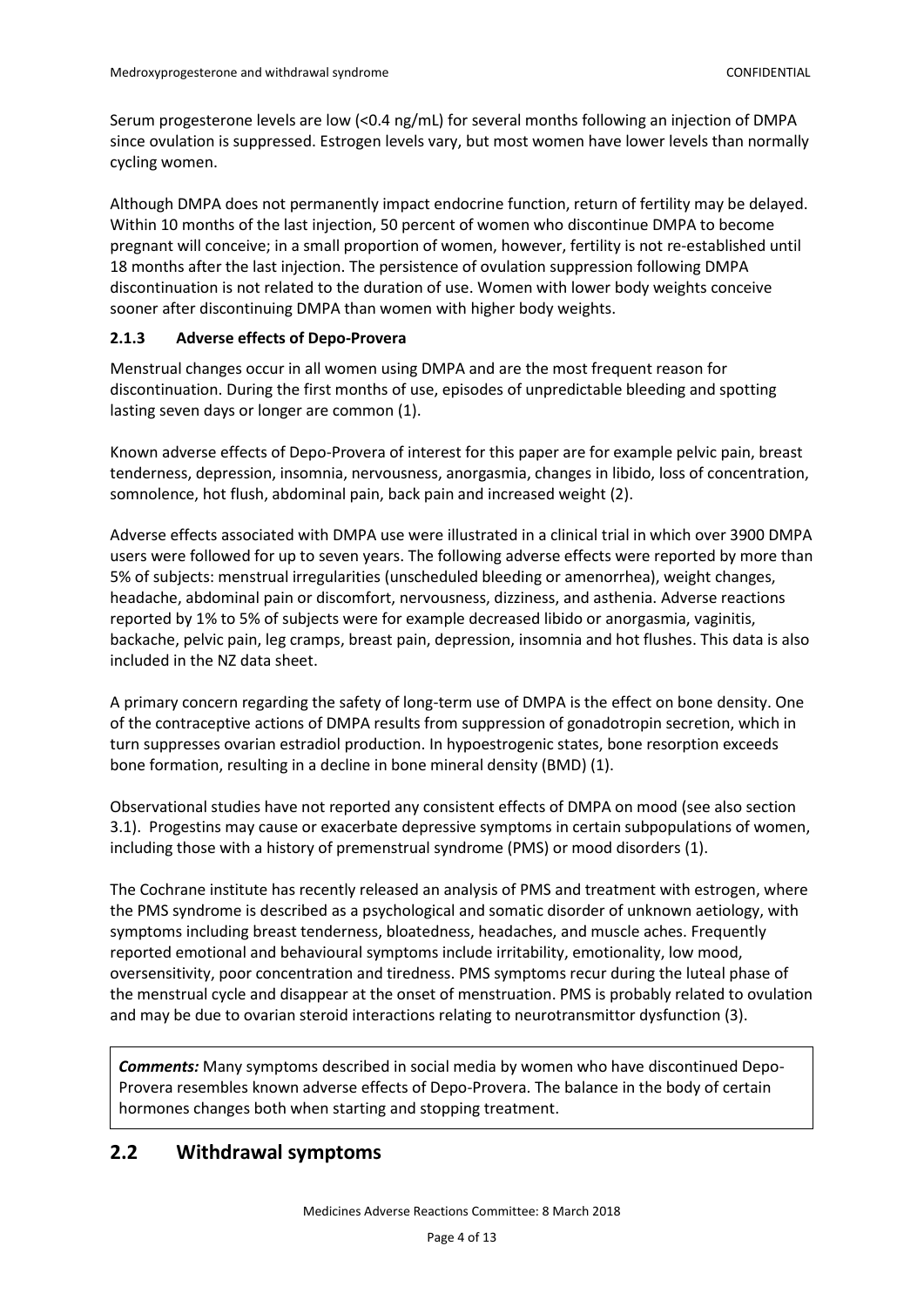A drug withdrawal syndrome is generally used to describe a variety of symptoms that may occur after the discontinuation of the medicine. Withdrawal symptoms can include for example increased sensitivity to pain, irritability, emotional instability, anxiety and depression, restlessness or insomnia, sweating, hot flashes, flu-like symptoms: weakness, body aches and headache or lack of/increased appetite [\(4\)](#page-12-5).

Withdrawal symptoms are closely related to the addictive potential of a medicine. The evaluation of drug withdrawal syndromes is difficult. Symptoms resulting from discontinuation of a medication may need to be distinguished from reappearance of disease symptoms or a "catching up" of the basic disease state, which may emerge in the absence of the pharmacological action of the drug [\(5\)](#page-12-6). In some cases withdrawal syndrome might be better described as a discontinuation syndrome.

### <span id="page-4-0"></span>**2.3 Data sheets**

#### <span id="page-4-1"></span>**2.3.1 New Zealand**

The data sheet for Depo Provera was revised 6 October 2017. Section 4.4 Special warnings and precautions for use states:

- Most women using DEPO-PROVERA experience disruption of menstrual bleeding patterns following the administration of either a single or multiple doses of MPA. With longer use fewer women experience irregular bleeding and more experience amenorrhoea. Infertility and anovulation with amenorrhoea and/or erratic menstrual patterns may persist for periods of up to 18 months and occasionally longer following either single or multiple injections of DEPO-PROVERA.
- Decreases in serum estrogen due to DEPO-PROVERA may result in a decrease in BMD in a pre-menopausal woman and may increase her risk for developing osteoporosis later in life. Bone loss may be greater with increasing duration of use and may not be completely reversible in some women.
- Patients with a history of treatment for clinical depression should be carefully monitored while receiving DEPO-PROVERA therapy and the drug discontinued if the depression recurs to a serious degree.

Section 4.8 Undesirable effects lists for example breast pain, breast tenderness, depression, insomnia, nervousness, anorgasmia, changes in libido, confusion, euphoria, headache, loss of concentration, somnolence, fine-hand tremors and sweating as adverse effects reported for Depo-Provera.

The data sheet includes data from several studies when women have been followed after stopping Depo-Provera, but in the aspect of measuring effect on bone density. Withdrawal syndrome or withdrawal symptoms are not currently included in the data sheet or in the CMI.

The product information for Depo-Provera in the UK states that patients with a history of endogenous depression should be carefully monitored. Some patients may complain of premenstrual-type depression while on Depo-Provera therapy.

*Comments:* In the data sheet for Depo-Provera, the adverse effects are not listed by frequency. Withdrawal syndrome or withdrawal symptoms are not currently included in the data sheet or in the CMI.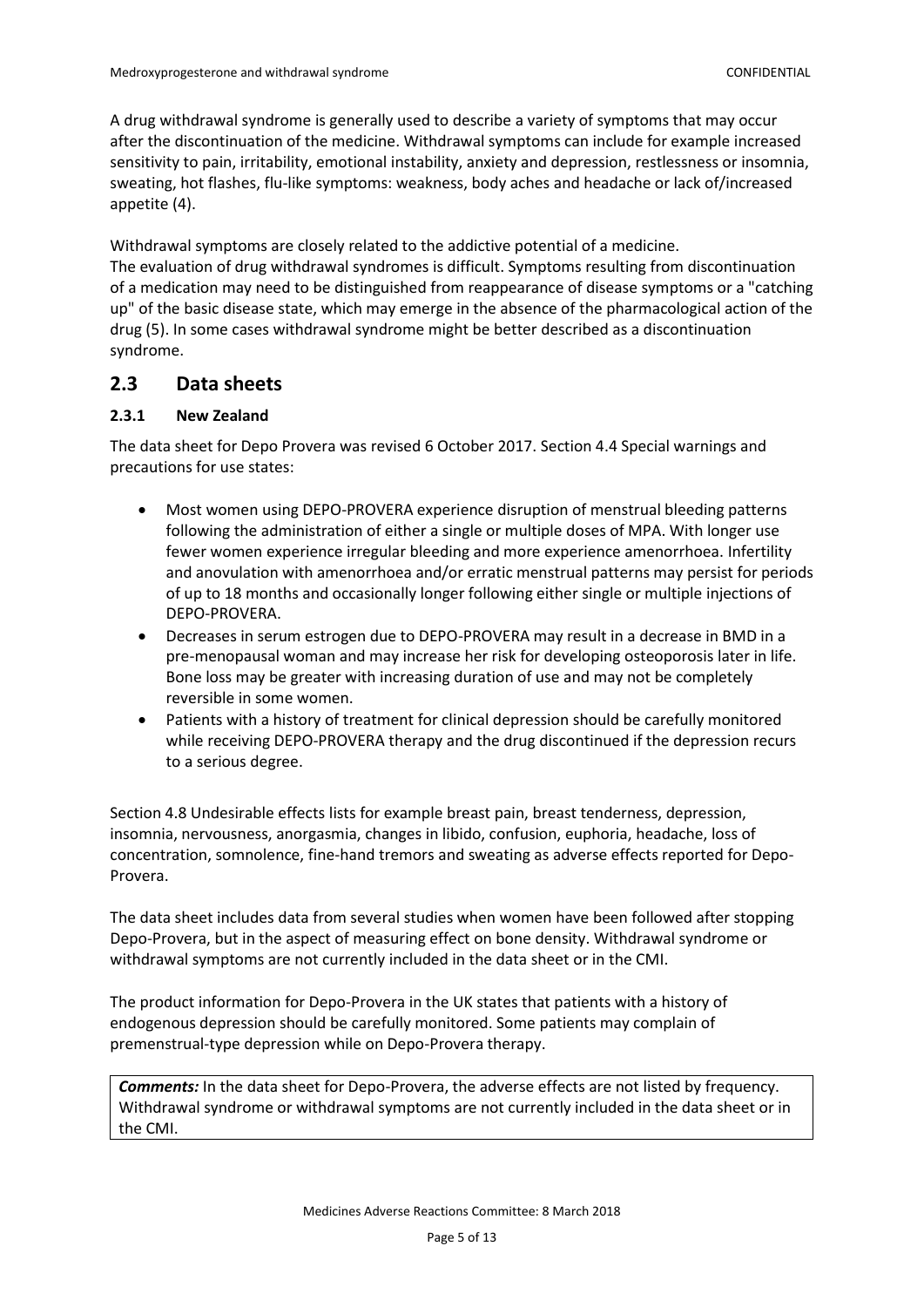# <span id="page-5-0"></span>**3.0 SCIENTIFIC INFORMATION**

# <span id="page-5-1"></span>**3.1 Published literature**

There is little published scientific evidence on symptoms post Depo-Provera beyond research about bone density and length of time to return to fertility. Two publications have been found regarding DMPA and potential effects on mood.

### <span id="page-5-2"></span>**3.1.1 Civik D, Scholes D, Ichikawa L et al, 2000 [\(6\)](#page-12-7)]**

A population-based prospective study to evaluate the possible effects of depot medroxyprogesterone acetate (DMPA) injectable contraception on depressive symptoms included women aged 18-39 years old enrolled at a health maintenance organization. At baseline, 183 women used DMPA and 274 were non-users. Data on depressive symptoms and on factors potentially related to DMPA use and depression were collected by questionnaires at 6-month intervals for up to 3 years.

In multivariate longitudinal analysis, an increased likelihood of reporting depressive symptoms among continuous DMPA users (OR =  $1.44$ ; 95% CI =  $1.00$ -2.07) and discontinuers (OR =  $1.60$ ; 95% CI = 1.03-2.48) was found when compared to non-users. Women who discontinued DMPA use had elevated depressive symptoms prior to discontinuation (OR = 2.30; 95% CI = 1.42-3.70) and immediately following discontinuation (OR = 2.46; 95% CI = 1.46-4.14), and depressive symptoms subsided at subsequent visits relative to non-users. The authors conclude that the prospective analyses found an association between DMPA use and depressive symptoms but further research was needed to determine whether the relationship is causal.

### <span id="page-5-3"></span>**3.1.2 Gupta N, O'Brien R, Jacobsen LJ et al, 2001 [\(7\)](#page-12-8)**

This prospective study evaluated changes in negative and positive affect among adolescent females using DMPA as a contraceptive agent. Thirty-nine adolescents choosing DMPA as a contraceptive agent and 24 adolescents not using any hormonal contraception were enrolled as subjects and controls from an urban hospital adolescent clinic. Two standardized questionnaires, the Beck Depression Inventory (BDI) and the Multiple Affect Adjective Checklist-Revised (MAACL-R), were administered at baseline to all participants and readministered at 3, 6, and 12 months.

The results did not show any depressive symptoms when using DMPA as a contraceptive agent as contraception over a period of 12 months as measured by the BDI and no significant changes in negative or positive affect as measured by the MAACL-R.

**Comments:** According to the medical library Uptodate, no consistent effects of DMPA on mood have been reported in observational studies [\(1\)](#page-12-2). A history of depression is not a contraindication to use of DMPA. However, progestins may cause or exacerbate depressive symptoms in certain subpopulations of women, including those with a history of premenstrual syndrome or mood disorders, who therefore need therefore to be followed closely when starting progestin-based therapy.

# <span id="page-5-4"></span>**3.2 The use of social media**

A Google search shows women experiencing distressing effects after stopping Depo Provera and describing it on social media. It is hard to estimate the size of the problem. Symptoms described include breast pain, weight gain, hot flashes, nausea, headache, bloating, bone pain and sleep problems. Many of the women feel that healthcare professionals seem unable to explain their problems or to offer effective solutions.

#### <span id="page-5-5"></span>**3.2.1 Can additional information on adverse effects be found though social media?**

Medicines Adverse Reactions Committee: 8 March 2018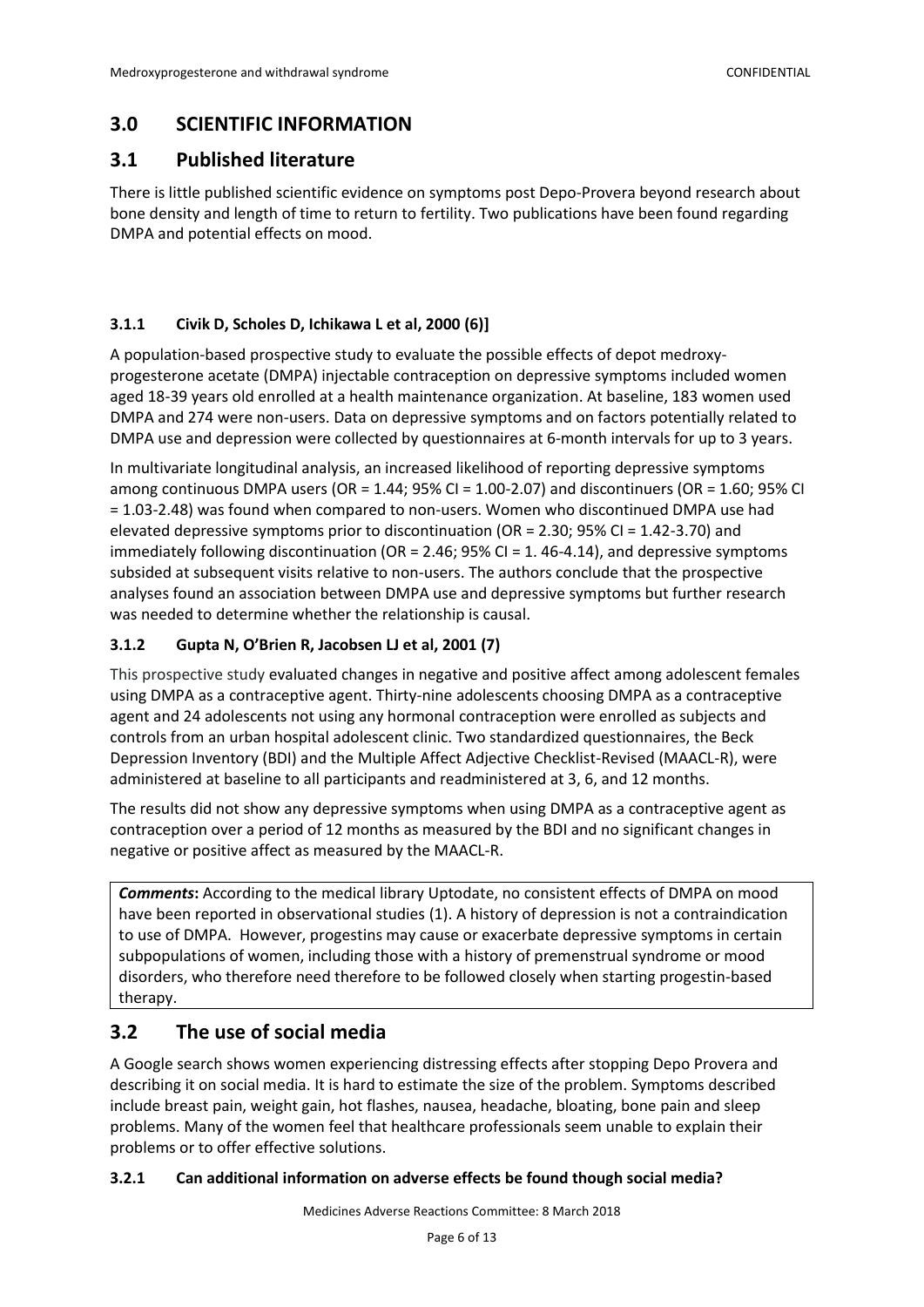The potential role of social media was studied as a way to complement traditional data sources to answer comparative effectiveness and safety questions on medicines in use by analysing all publically available social media data for posts mentioning inflammatory arthritis [\(8\)](#page-12-9). Using a software platform searching all public-facing social media, content related to inflammatory arthritis and medicines used for its treatment was examined. Results showed that posts were predominantly from the US (75%) from patient authors (87%) under 40 years of age (61%). It was possible to identify medications and certain adverse effects that were more commonly discussed. Some of these effects were previously known and some were unknown.

There was a threefold increase in posts following television direct-to-consumer advertisement (p = 0.04) and posts expressing medication safety concerns were significantly more frequent than favourable posts. The authors conclude that social media data may be useful for hypothesis generation.

Social media may also negatively affect patient's experiences of drug treatment. A publication describes it as the nocebo effect, whereby the expectation of side effects leads to them being experienced [\(9\)](#page-12-10). For example the news media may influence expectations, particularly when media attention is directed towards a health or medication scare.

In the case with Depo-Provera, the internet offers an explanation to the symptoms many of the women experience [\(10\)](#page-12-11). Dr. Jerilynn C. Prior[, Society for Menstrual Cycle Research](http://menstruationresearch.org/) board member, professor of endocrinology at the University of British Columbia, and scientific director of the [Centre](http://www.cemcor.ubc.ca/)  [for Menstrual Cycle and Ovulation Research](http://www.cemcor.ubc.ca/) gives her thoughts to why some women feel miserable when they stop Depo-Provera:

"First let me say that I have looked in the recent medical literature and been unable to find any studies of women's experiences on stopping Depo.

Here's what I think is happening, and I've formed this understanding based on what women described in their posts: Women's reproduction has been suppressed by Depo for months or years. This means that (figuratively speaking) the hypothalamus, pituitary and ovaries have 'forgotten how' to coordinate their usual complex and amazing feedback needed for normal ovulatory menstrual cycles.

However, our bodies are programmed to work hard to regain reproduction so there is a kind of rebound over-stimulation of estrogen levels (the easiest hormone to get the ovary to produce). The result is erratic but high estrogen levels causing nausea, sore breasts, fluid retention and abdominal bloating, mood swings and heavy or prolonged vaginal bleeding.

With high estrogen levels and weight gain, plus the "hypothalamic incoordination," ovulation doesn't occur and therefore no progesterone is produced. Progesterone – the hormone produced after ovulation in normal menstrual cycles – is needed to counterbalance the high estrogen levels. I believe that it is this estrogen-progesterone imbalance that is leading to all these miserable symptoms".

#### <span id="page-6-0"></span>**3.2.2 The importance of patient information**

In a randomised study, two groups (total 46 patients) of patients (overt and covert groups) received escitalopram during nine weeks for treatment of social anxiety disorder (SAD) [\(11\)](#page-12-12). The overt group received correct information about SSRI treatment and the expected improvement, whereas the covert group were told that they would receive an active placebo, likely to induce side effects similar to escitalopram but out of which no symptom-improvement could be expected. Outcomes were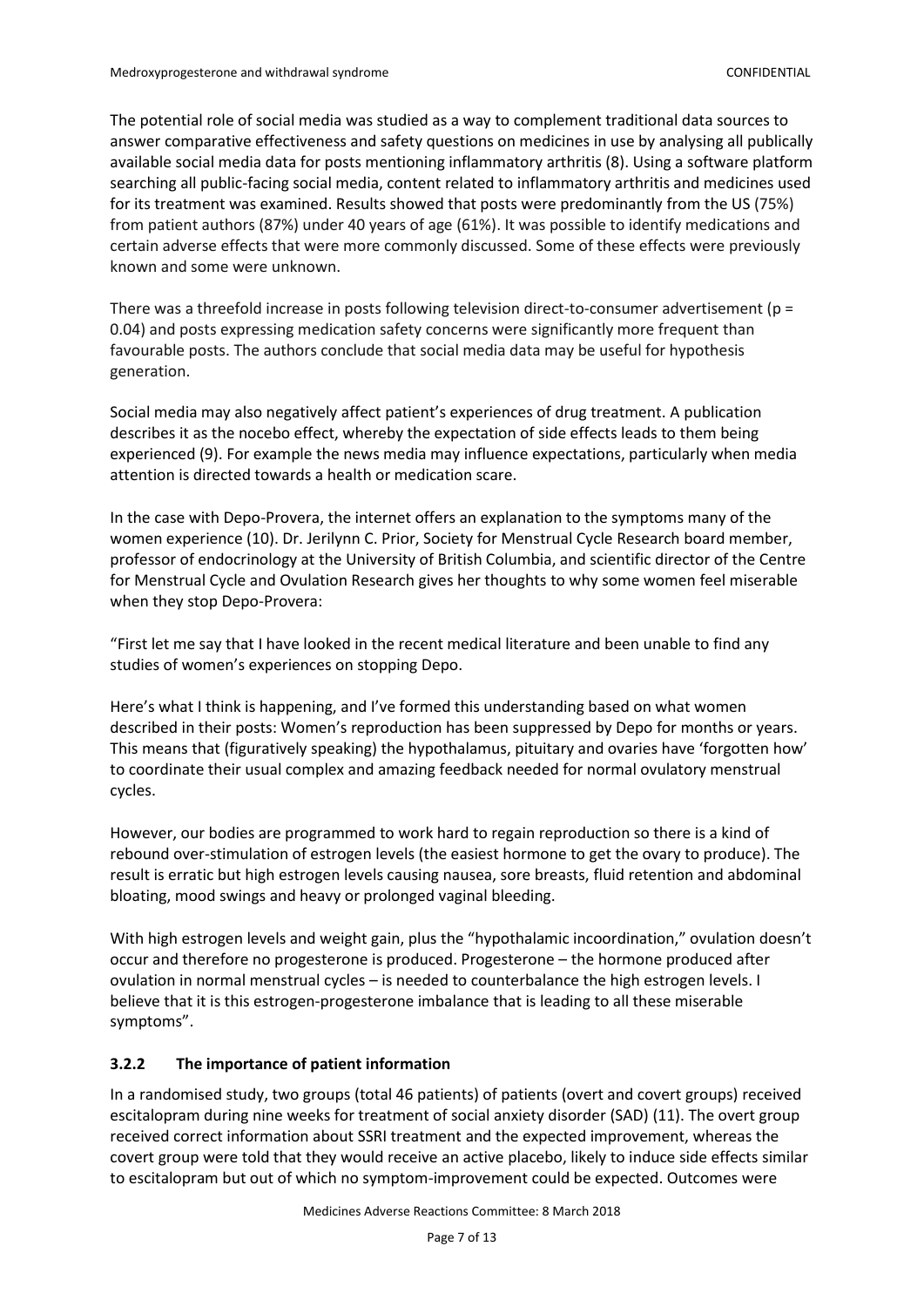measured by fMRI scanning, the primary outcome response status LSAS-SR filled in by the patient 5 times online at home and by a public speaking behavioural test in which they had to give a two minute speech in front of an audience.

After nine weeks of treatment, overt (n=24) as compared to covert (n=22) SSRI administration yielded significantly better outcome on the LSAS-SR (adjusted difference 21.17, 95% CI 10.69–31.65, p<0.0001) with more than three times higher response rate (50% vs. 14%; χ2(1)=6.91, p=0.009) and twice the effect size (d=2.24 vs. d=1.13) from pre- to posttreatment. On fMRI outcomes, there was suggestive evidence for a differential neural response to treatment between groups. Thus, the instructions given while prescribing SSRIs make a significant clinical difference.

In another randomised study, women who received information on risks, benefits, and overall characteristics of DMPA at each visit and counselling that emphasized that potential side effects were not harmful were much less likely to discontinue the method within 12 months than the usual care group (OR 0.27, 95% CI 0.16-0.44) and much less likely to discontinue the method because of menstrual disturbances (OR 0.20, 95% CI 0.11-0.37) [\(12\)](#page-12-13).

*Comments:* The lack of evidence regarding withdrawal syndrome with Depo Provera may have many explanations, the most important one being that the symptoms as well as the nature of the medicine do not necessarily fill the criteria for the reactions to be classified as a withdrawal syndrome.

Women however experience these symptoms and in addition to the discomfort, may become anxious because of concerns that the changes are due to pregnancy or gynaecologic disease. As social media is not quality controlled, proactive patient education by health professionals about what to expect and how to manage it can be an important way to reduce the concerns.

### <span id="page-7-0"></span>**3.3 Company reports**

<span id="page-7-1"></span>**3.3.1 Pfizer** 



Medicines Adverse Reactions Committee: 8 March 2018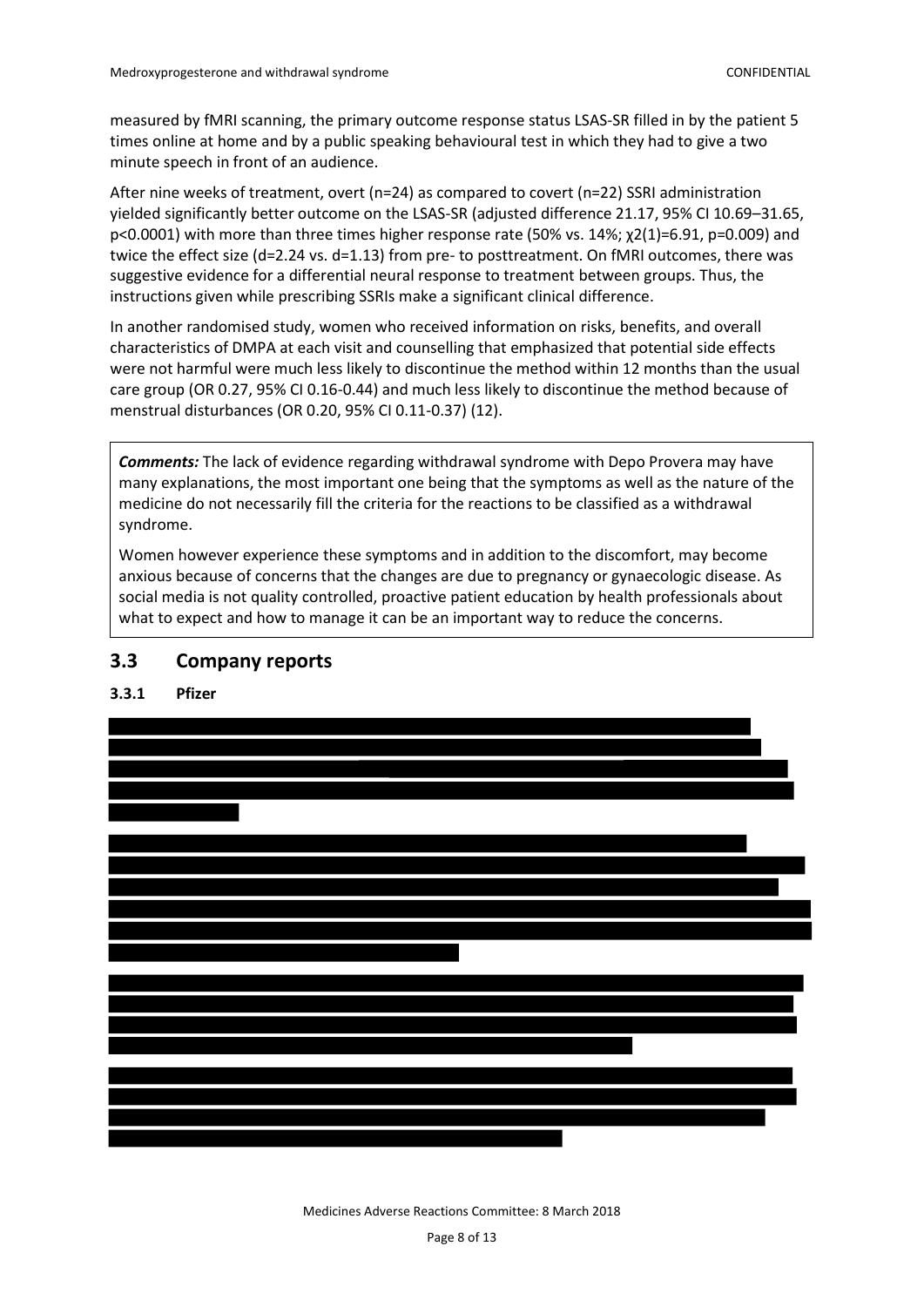### <span id="page-8-0"></span>**3.4 CARM data**

CARM has received 251 cases reported for Depo-Provera up until 31 December 2017. Of these, two identified withdrawal effects (see Annexe 2).

The report previously described regarded a 31 year old female who had received Depo-Provera November 2016.

**foggy feeling in her head virus feeling, fatigue, eye pain,** virus feeling, fatigue, eye pain, visual disturbance, itching all over her body, restlessness, agitation, shaking, nausea and shortness of breath on resting.

 Ibuprofen, Panadol, Ural, Hiprex, Domperidone, Ranitidine, Omeprazole, Magnesium, Maca and Probiotics

The reporter **refers to forums where other women report the same symptoms on** stopping Depo-Provera, for exampl[e www.steadyhealth.com/topics/do-i-have-depo-provera](http://www.steadyhealth.com/topics/do-i-have-depo-provera-withdrawal-symptoms?page=2)[withdrawal-symptoms?page=2](http://www.steadyhealth.com/topics/do-i-have-depo-provera-withdrawal-symptoms?page=2) where people ask one MD if they have Depo-Provera withdrawal symptoms. The reporter especially refers to question number 5.

This question relates to a woman who was prescribed Depo-Provera for 5 years and discontinued because of probable bone loss. After discontinuation (the timing is not specified, but when asking the question she is about three months and a week after the last injection) she experienced diarrhea, lower abdomen pain, lower back pain, bone pain, pooping within ten minutes of eating, no appetite and tiredness. She thought she had the flu, but it was lasting too long and the symptoms would come and go.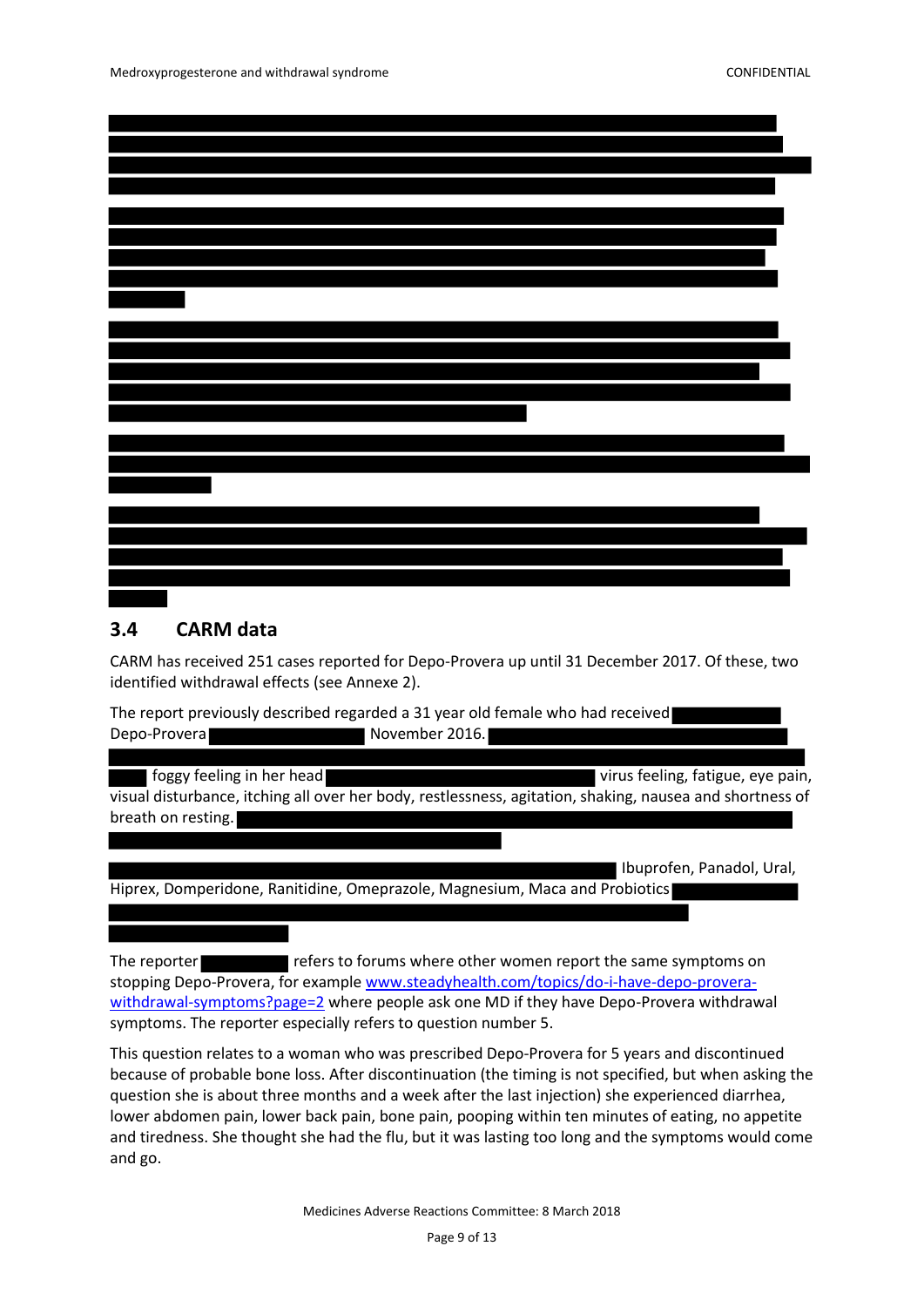<span id="page-9-0"></span>

|          | In the second case report to CARM a 36 year old female<br>nausea and vomiting              |
|----------|--------------------------------------------------------------------------------------------|
|          | 09/2009 and<br>11/2009.<br>Depo-Provera on                                                 |
|          | nausea,<br>bloating and menstrual irregularities a                                         |
|          | bleeding had returned consisting of light                                                  |
| periods, | heavy bleeding. It was unclear if these bleeding events<br>were truly withdrawal syndrome. |
| 3.5      | <b>International information</b>                                                           |
|          |                                                                                            |
|          |                                                                                            |
|          |                                                                                            |
|          |                                                                                            |
|          |                                                                                            |
|          |                                                                                            |
|          |                                                                                            |
|          |                                                                                            |
| 3.5.1    |                                                                                            |
|          |                                                                                            |
|          |                                                                                            |
|          |                                                                                            |
|          |                                                                                            |
|          |                                                                                            |
|          |                                                                                            |
|          |                                                                                            |
|          |                                                                                            |
|          |                                                                                            |
|          |                                                                                            |
|          |                                                                                            |
|          |                                                                                            |
| 3.5.2    |                                                                                            |
|          |                                                                                            |
|          |                                                                                            |
|          |                                                                                            |
|          |                                                                                            |
|          |                                                                                            |
|          |                                                                                            |
|          |                                                                                            |
|          |                                                                                            |
| 3.5.3    |                                                                                            |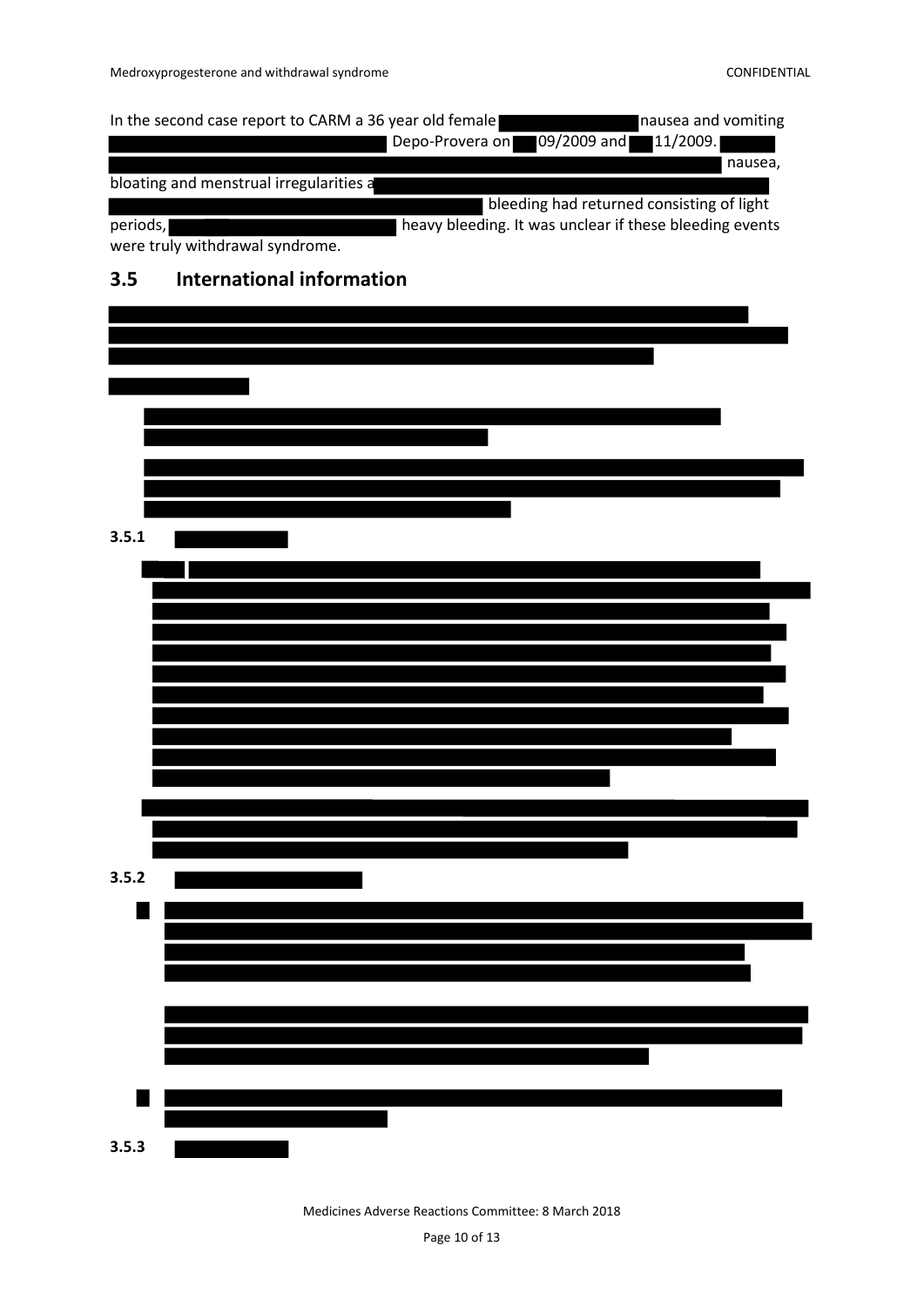

### <span id="page-10-0"></span>**4.0 DISCUSSION AND CONCLUSIONS**

Depo Provera (medroxyprogesterone) is a progestin indicated for contraception to be administered every third month. Two cases of withdrawal syndrome with flu like symptoms and bleeding irregularities have been reported to CARM. The term withdrawal syndrome was used by the reporter. Discontinuation syndrome may be a better description.

As a contraceptive, Depo Provera affects both progesterone and estrogen levels in the body. After discontinuation ovulation and fertility will return, but after several months.

There is not much published data available on symptoms occurring after Depo Provera discontinuation beyond research about bone density and length of time to return to fertility. On the internet women describe symptoms, often resembling known adverse effects of Depo Provera treatment. The adverse effects are included in the data sheet as well as warnings regarding disruption of menstrual bleedings, decrease of BMD and use in patients with a history of depression. Withdrawal syndrome or withdrawal symptoms are not currently included in the data sheet.

Medicines Adverse Reactions Committee: 8 March 2018

Page 11 of 13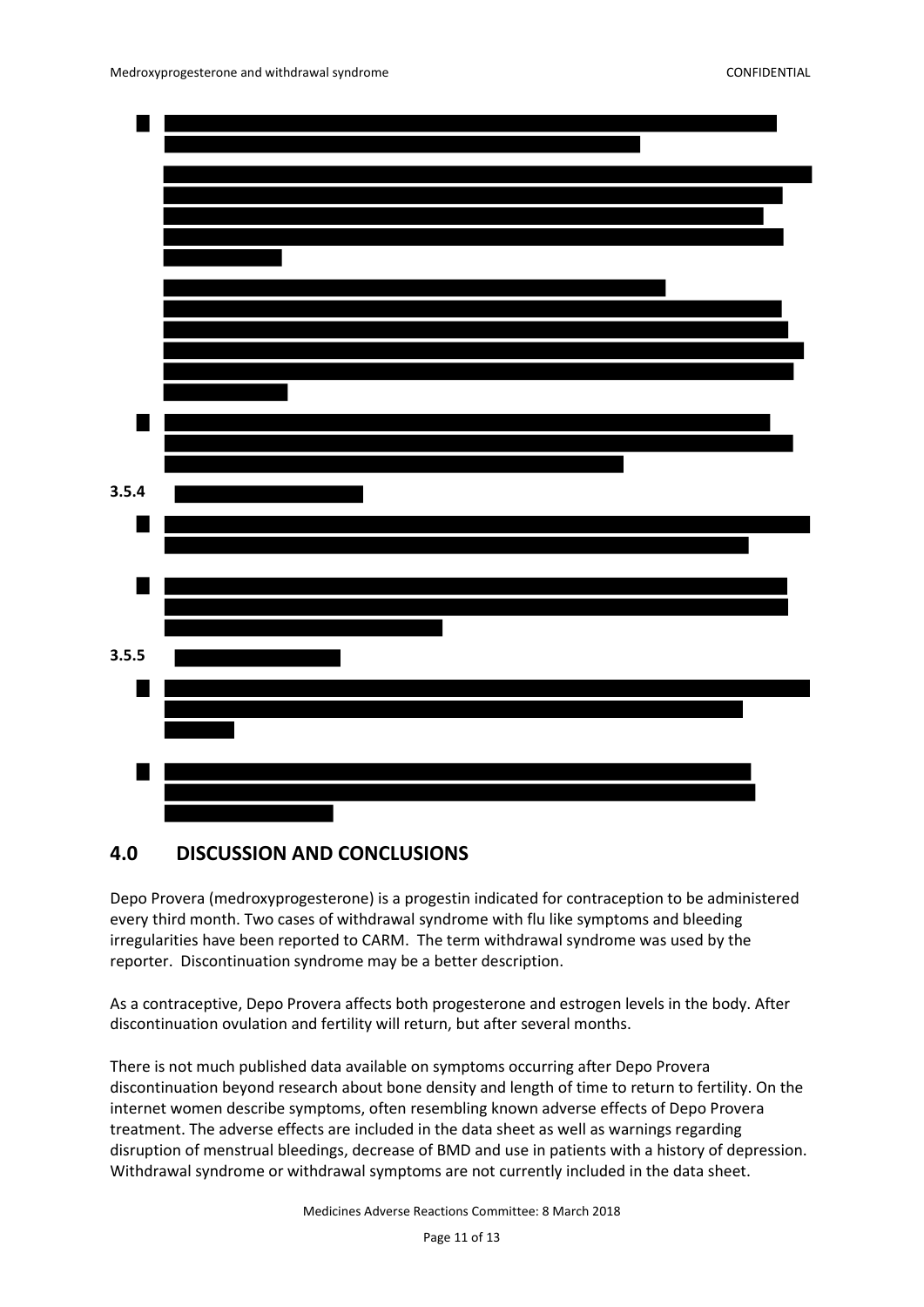According to the company

Still many women seem to have problems, which they describe on social media. Some of the symptoms may be a logical consequence of the changes to hormonal balance. These changes may affect women to a higher or a lower extent.

Women will look for answers to their unexplained experienced symptoms. It is important for healthcare professionals to provide quality controlled information about what to expect when starting and discontinuing treatment with Depo-Provera, and to follow up patients at risk.

Social media may be a way, among others, to find potential adverse effects but also a way to learn about which adverse effects (as well as effects) matter to patients.

There is not enough scientific evidence available to support including withdrawal syndrome or withdrawal symptoms in the data sheet at this time. However, the issue should continue to be monitored by Medsafe.

### <span id="page-11-0"></span>**5.0 ADVICE SOUGHT**

The Committee is asked to advise whether:

- You would classify the problems that these women have experienced as withdrawal symptoms?
- Any information regarding withdrawal symptoms should be included in the data sheet?
- This topic requires further communication other than MARC's Remarks in *Prescriber Update*.